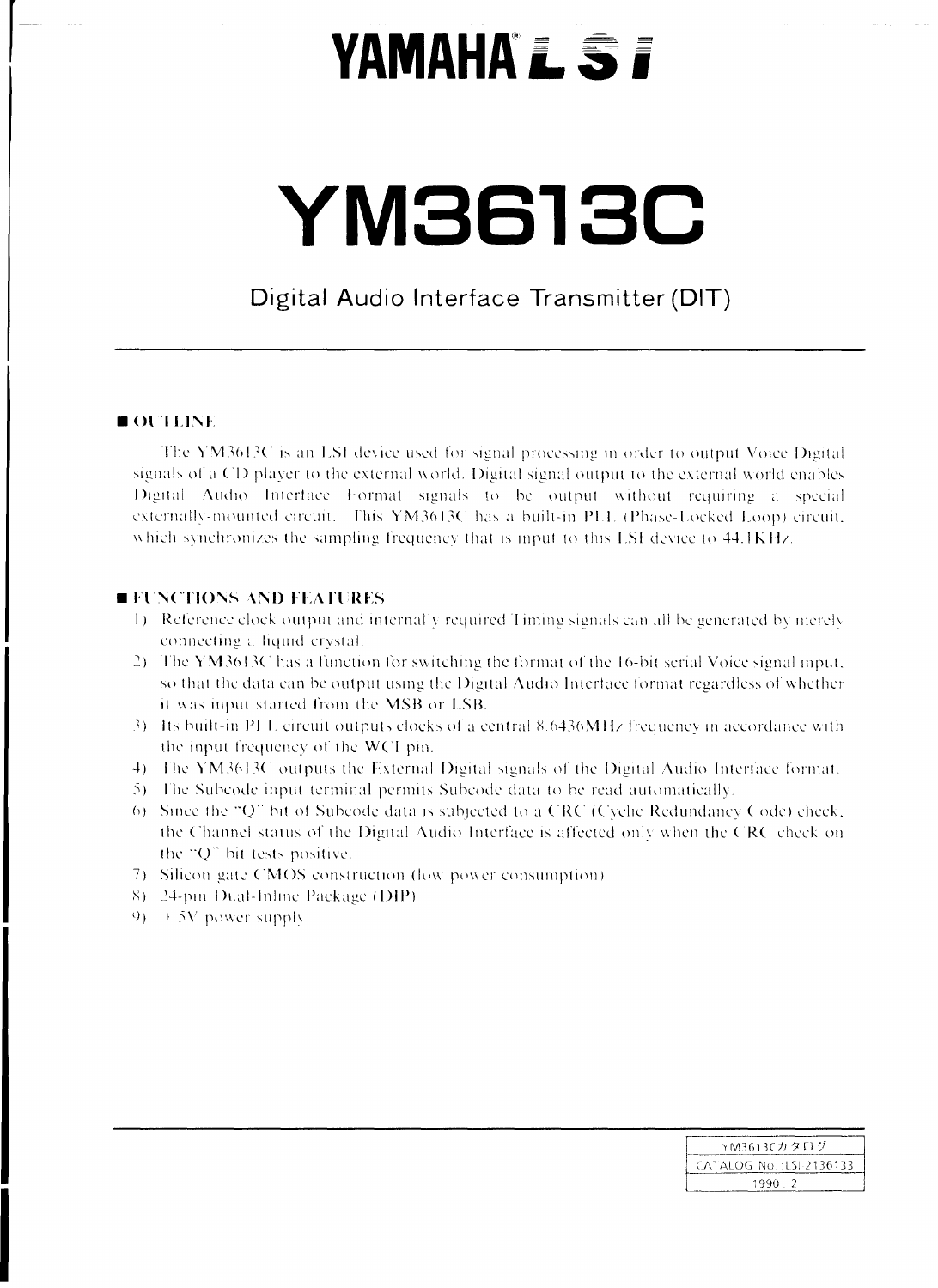$\sum_{i=1}^{n} \sum_{j=1}^{n} \sum_{j=1}^{n} \sum_{j=1}^{n} \sum_{j=1}^{n} \sum_{j=1}^{n} \sum_{j=1}^{n} \sum_{j=1}^{n} \sum_{j=1}^{n} \sum_{j=1}^{n} \sum_{j=1}^{n} \sum_{j=1}^{n} \sum_{j=1}^{n} \sum_{j=1}^{n} \sum_{j=1}^{n} \sum_{j=1}^{n} \sum_{j=1}^{n} \sum_{j=1}^{n} \sum_{j=1}^{n} \sum_{j=1}^{n} \sum_{j=1}^{n} \sum_{j=1}^{n}$ 

#### **EBLOCK DIAGRAM**

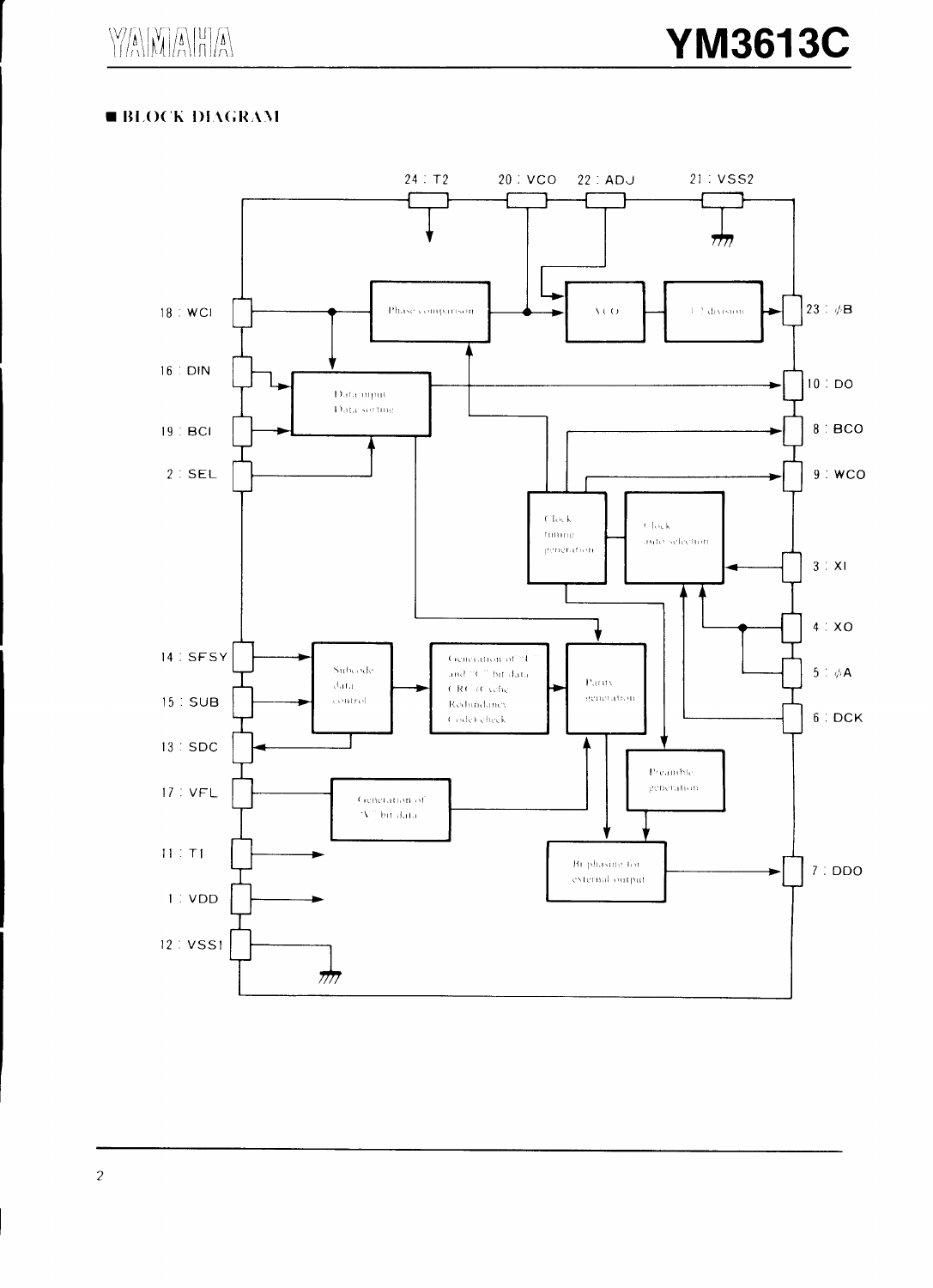### **YM3613C**

#### **B PIN ASSIGNMENT DIAGRAM**



#### **EXTERNAL DIMENSIONS**

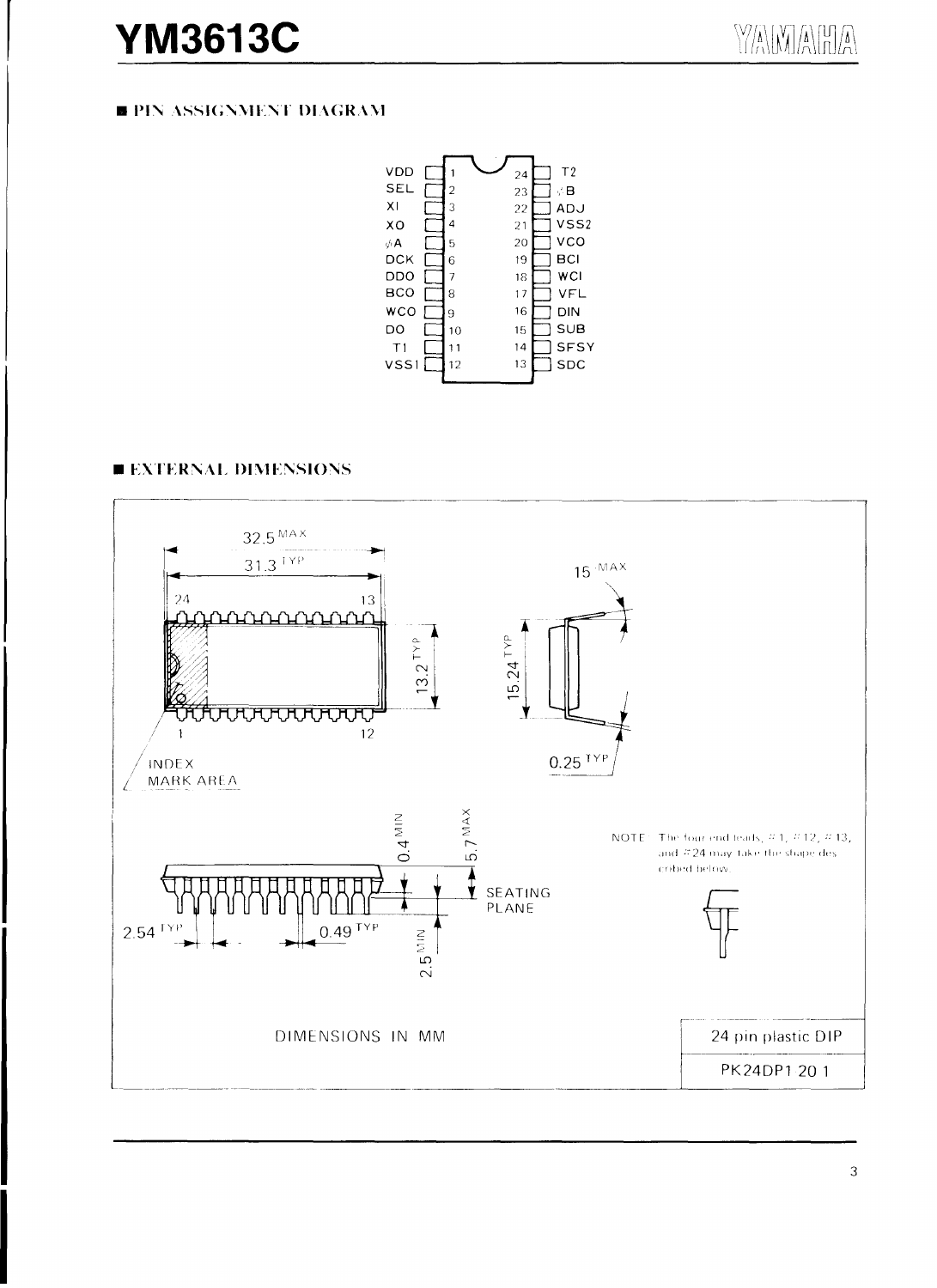#### **TABLE OF PIN FUNCTIONS**

The asterisk in the I/O column indicates that the terminal is pulled-up internally

| Pin<br>No. | Pin<br><b>Name</b>           | 17O        | Function                                                                                                                                                         |
|------------|------------------------------|------------|------------------------------------------------------------------------------------------------------------------------------------------------------------------|
|            | VDD                          |            | System power supply $(+5V)$                                                                                                                                      |
| 2          | SE L                         | 率          | Switches the data input to the DIN pin to MSB-first or LSB-first format<br>MSB first "L": LSB first<br>Ήï                                                        |
| 3.         | ХI                           |            | Connection (input) pin for the crystal oscillating element (16.9344MHz)                                                                                          |
| 4          | XO.                          | $\circ$    | Connection (output) pin for the crystal oscillating element.                                                                                                     |
| 5          | $\Omega$ A                   | $\bigcirc$ | Output for crystal oscillation (16.9344MHz).                                                                                                                     |
| 6.         | <b>DCK</b>                   | $*1$       | External clock input. Switching from the crystal clock is automatically performed                                                                                |
|            | <b>DDO</b>                   | $\bigcirc$ | Outputs Bi-Phase signals for external digital output.                                                                                                            |
| 8          | BCO.                         | $\circ$    | fiming clocks for the DO pin. DO output data changes at the rise or fall of BCO.<br>(2.8224MHz)                                                                  |
| 9.         | <b>WCO</b>                   | $\circ$    | Indicates the E or R channel and is synchronized to DO output<br>H. I channel 'I". R channel.                                                                    |
| 1()        | DO.                          | $\circ$    | Serially outputs 16-bit Voice data starting from the MSB.                                                                                                        |
| 11         | $\left\lceil \ \right\rceil$ | *¦         | Used for checking the internal circuitry and is not to be connected.                                                                                             |
| 12         | VSS1                         |            | System GND                                                                                                                                                       |
| 13         | <b>SDC</b>                   | $\circ$    | Timing clock for reading the Subcode data.<br>Eight clocks are output after SFSY goes "L-                                                                        |
| 1.4        | SESY                         | 率上         | Indicates the presence of Subcode data at the SUB pin. When SFSY in the indicates<br>the leading bit of the Subcode data.                                        |
| 15         | <b>SUB</b>                   | *          | Subcode data input. Serially inputs Subcode data in a "P"-"W" sequence                                                                                           |
| 16         | DIN                          |            | 16-bit Serial data input.                                                                                                                                        |
| 17         | VFE                          | 1          | Indicates the presence/absence of errors in Voice data that was input from the DIN pin.                                                                          |
| 18         | $\rightarrow$ WCI            |            | Indicates the L or R channel synchronized to the input Voice data of the DIN pin. "H"<br>L channel "L": R channel.                                               |
| 19.        | $\pm$ BCI                    |            | Input Voice Data Timing clocks of the DIN pin.<br>The Voice data is input at the rising edge of BCI when SEL THT or at the falling edge<br>of BCI when SEL + "L" |
| 20         | VCO.                         | VO.        | Externally-mounting capacitor pin for the internal VCO circuit.                                                                                                  |
| 21         | VSS2                         |            | GND for the VCO circuit. To be connected in common with VSS1, since it is not commonly<br>connected in the LSI.                                                  |
| 22         | adj                          |            | Used for adjusting the VCO oscillating frequency. Not to be connected.                                                                                           |
| 23         | οB                           | $\circ$    | Clocks for VCO output. (8.643MHz)                                                                                                                                |
| 24         | ŦЭ                           | *1         | Used for checking the internal circuitry, and is not to be connected                                                                                             |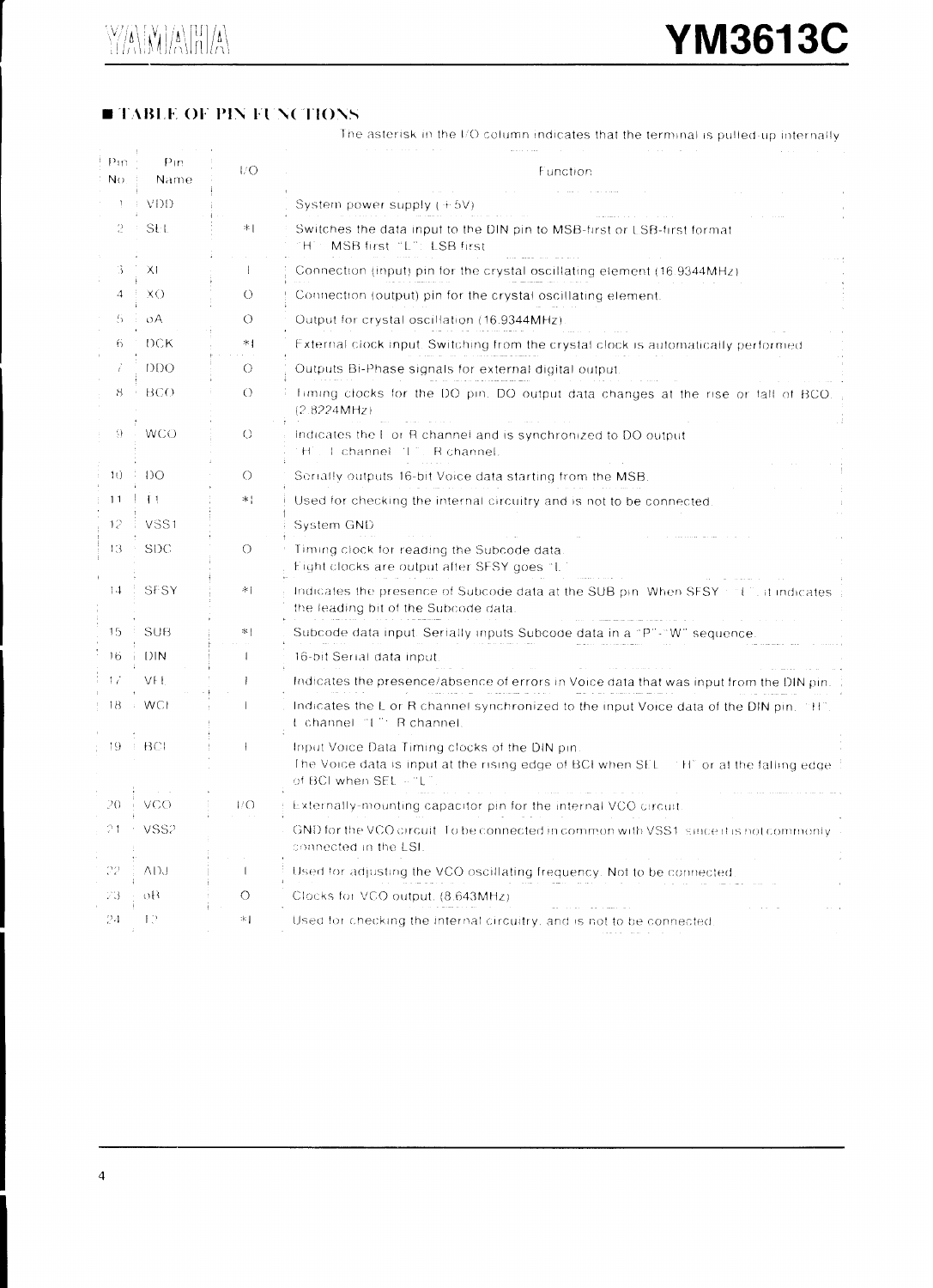#### **BESCRIPTION OF PINS**

1) Clock Oscillation If a crystal oscillator element (16.9344MHz) is connected between the X1 and X0 pins, it will oscillate.



If clocks (5.6448MHz) are input to the DCK pin, the switching from the oscillating frequency of the crystal clock will be automatically performed and the clock will operate on the clock frequency of the DCK pin.

In case the DCK pin will not be used, leave it disconnected or fix it to "H". Leave the crystal oscillating element connected, even while the clock of the DCK pin will be operating.

#### 2) SEL Pin Functions

The SEL pin will go "H" or "L" according to the Serial Voice Data Format of the data that is input to the DIN pin. If SEL is not connected, SEL will be set to "H" by an internal pull-up resistor. The only pins that will be affected by the SEL pin are the DIN, SDC, and BCI pins. Other pins will give no appearance of changing.

● When SEL - "H"

Figs. 5 and 6-1 show the case where the SEL pin is "H".

The input data of the DIN pin is input at the rising edge of BCI, the DIN pin will assume a negative logic state, and the DO pin will assume a positive logic state.

 $\bullet$  When SEL = "L"

Figs. 5 and 6-2 show the case where the SEL pin is "L".

The input data of the DIN pin is input at the falling edge of BCI, and both the DIN and DO pins will assume a positive logic state.

WCI will change at the rise of BCI.

The output timing of SDC is constant irrespective of "H" or "L" of SEL. But its polarity will be inverted.

3) Data Input Pins: BCI, DIN, and WCI

The operating clock for the data output of the DO, BCO, DDO, and WCO pins is different from that of data input of the BCI, DIN, and WCI pins.

The BCI clock can be freely set if WCI and WCO are properly synchronized and 16 bits of L R channel data is available.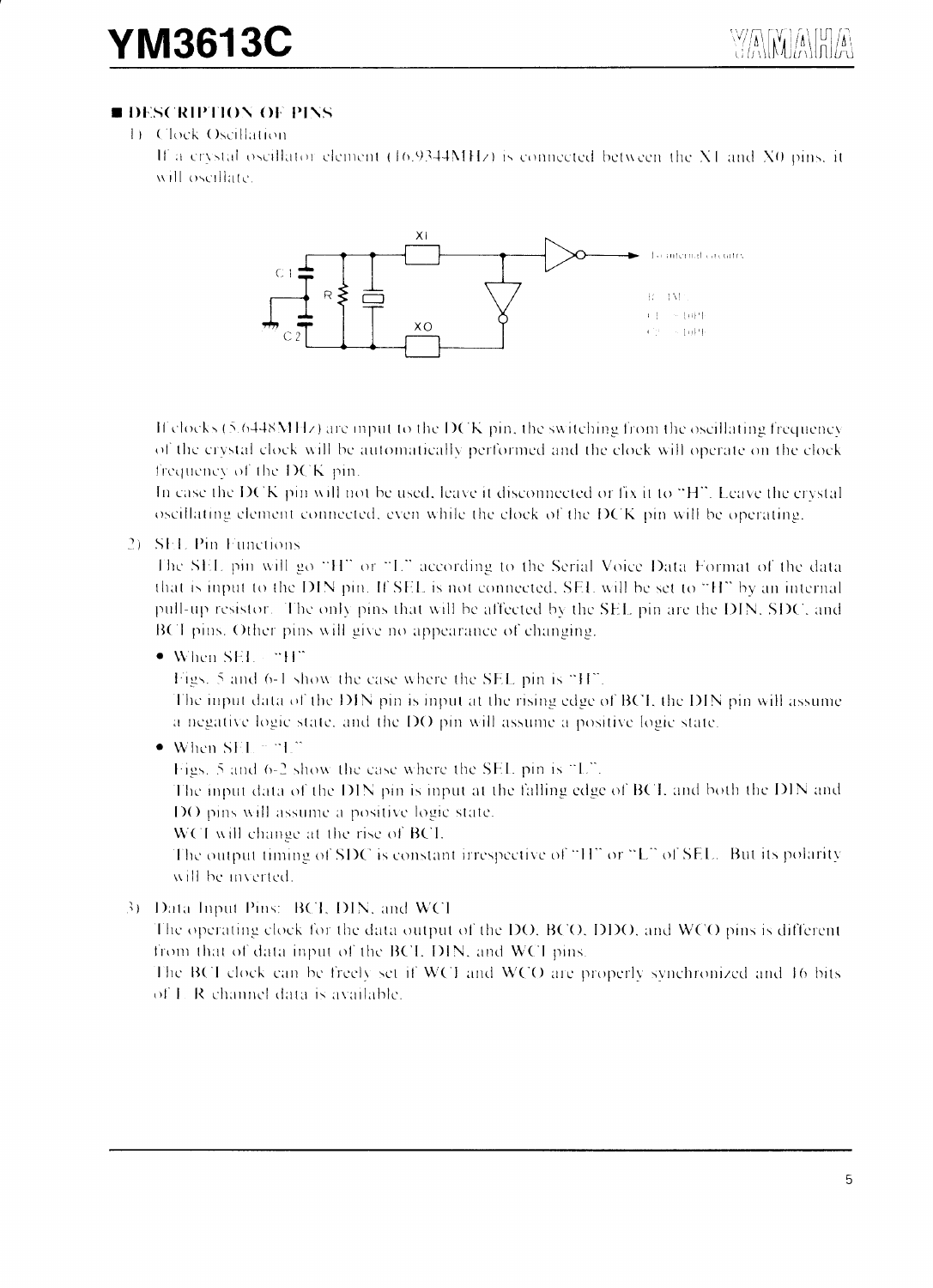4) VCO-Related Pins



In case of 50% duty, the phase difference between WCO and the internal clock is about 180° off when SEL is "H", or about 90° off when SEL is "L".

The VCO oscillating frequency will change so that a phase comparison of WCI and  $\blacktriangle$  will produce equivalent phases. The oscillating frequency will rise when the WCI phase is delayed, and will fall when the WCI phase is advanced. When their phases are equal, the VCO oscillating frequency of the oB pin will become 8.6436MHz.

Be sure not to connect the ADJ pin (it is not particularly required for adjustment).

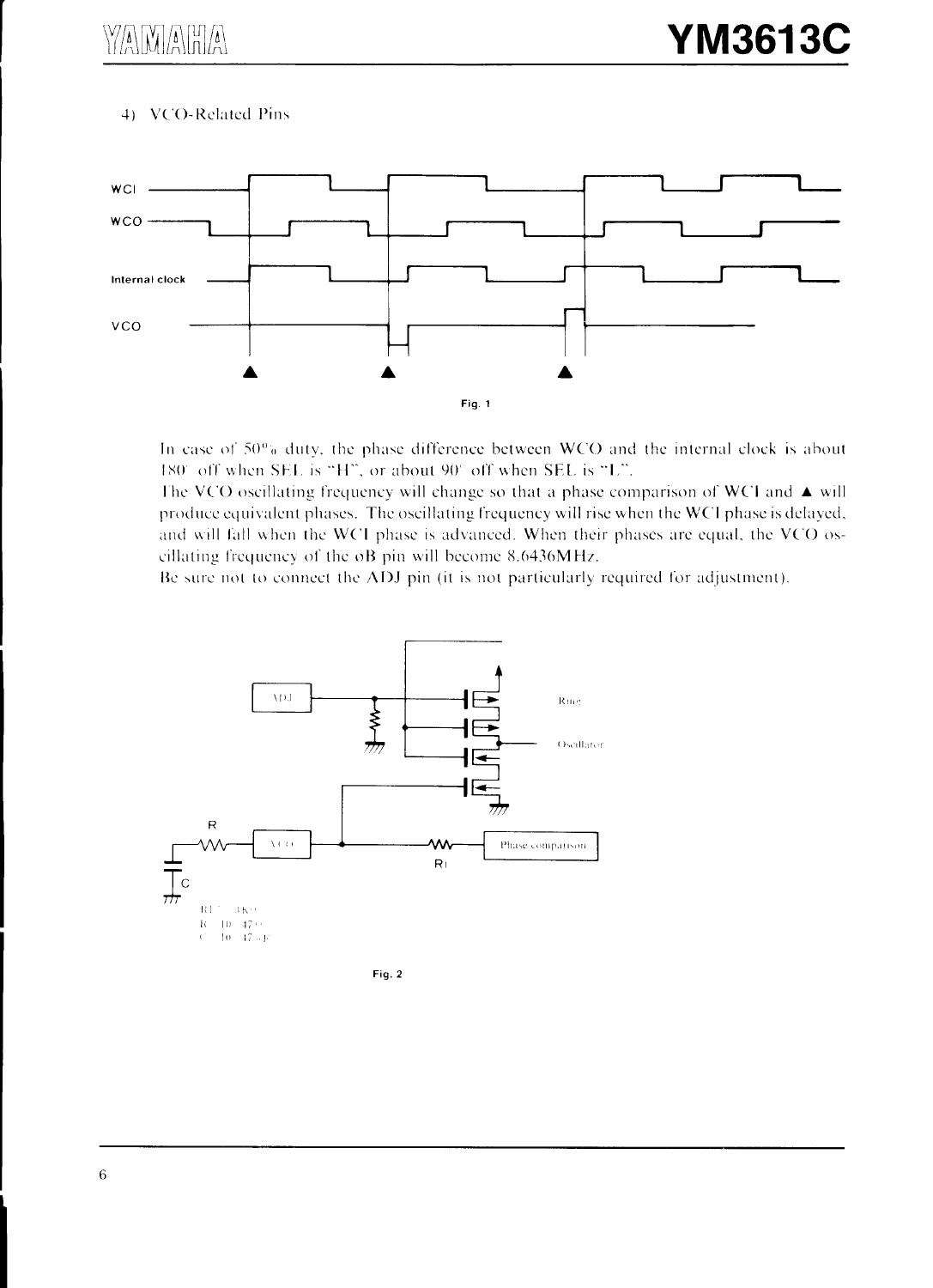#### **■ TIMING CHARTS**

 $(1)$  Output

 $\overline{m}$ िकान जीविन बन किना बनाये गा  $\Box$ िकायनगरानिमानगरा  $\Omega$  $wcO$ ᆜ 44.1KH 000 IIIIIIKKEENKEENKEEN. TUTUTUTUTUEKEEN TIEREN TUTUTUTUTUE

Fig. 3

**NOTE 1:** DDO is the bi-phase output. Thus, if the data of one data bit is "0", the DDO status will not change; if it is "1", its status will change. This situation is represented in Fig. 3 by a broken line. The solid line indicates the points where the status will always change.



- **NOTE 2:** Preamble "M" indicates that the data is for the L channel, whereas Preamble "W" indicates it is for the R channel. "M" and "W" will appear alternately; once every 192 times, however, "B" will appear instead of "M" to indicate the beginning of a block.
- NOTE 3: The "V" bit is called the Validity flag, and reflects the value input from the VFI. pin.
- **NOTE 4:** The "U" bit is called User data. Among the Subcode data "P" to "W" which is input from the SUB pin, only "P" is compulsorily set to "1" so that serial output of "1, Q. R, S, T, U, V, and W is performed (see Fig. 4).

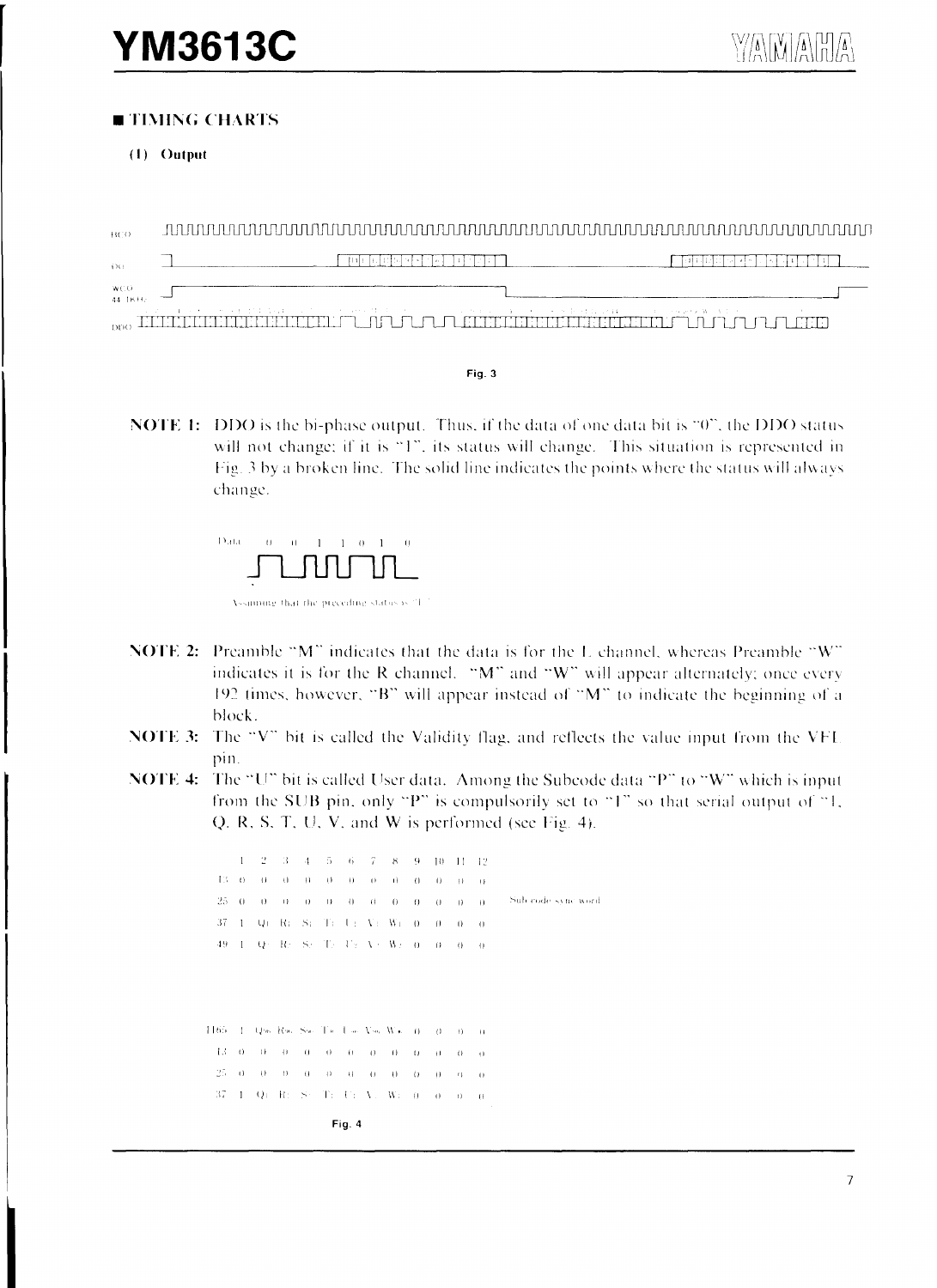$\mathbb{W}\left[\left(\bigwedge_{i=1}^{n}\left[\bigwedge_{j=1}^{n}\left[\bigwedge_{i=1}^{n}\left[\bigwedge_{j=1}^{n}\left[\bigwedge_{j=1}^{n}\left[\bigwedge_{j=1}^{n}\left[\bigwedge_{j=1}^{n}\left[\bigwedge_{j=1}^{n}\left[\bigwedge_{j=1}^{n}\left[\bigwedge_{j=1}^{n}\left[\bigwedge_{j=1}^{n}\left[\bigwedge_{j=1}^{n}\left[\bigwedge_{j=1}^{n}\left[\bigwedge_{j=1}^{n}\left[\bigwedge_{j=1}^{n}\left[\bigwedge_{j=1}^{n}\left[\bigw$ 

- NOTE 5: The "C" bit is called Channel Status and comprises 192 bits. Only when the Control bit of the Channel Status tests positive for a CRC check, the four Control bits ("Q" bits) within the Subcode will be copied. (From Preamble "B", sequentially from the 0th to the 3rd) the 8th "C" bit will be compulsorily set to "1" to indicate that the Category Code is CD. All other bits will be set to "0".
- NOTE 6: The "P" bit is the Parity bit and employs even parity. The "P" bit will thus change so that the quantity of "1's" in the data will total an even number.
- $(2)$  Input

#### \* When  $SEL = "H"$

| B C                                                  |                                                                                                                            |       |                                                  |                                                                                                                                                                                                                                |  |
|------------------------------------------------------|----------------------------------------------------------------------------------------------------------------------------|-------|--------------------------------------------------|--------------------------------------------------------------------------------------------------------------------------------------------------------------------------------------------------------------------------------|--|
| 131N                                                 | ALC: YES                                                                                                                   | 134   |                                                  | <b>Service</b>                                                                                                                                                                                                                 |  |
|                                                      |                                                                                                                            |       |                                                  |                                                                                                                                                                                                                                |  |
| -vF t                                                |                                                                                                                            |       |                                                  |                                                                                                                                                                                                                                |  |
| $17 + 1$                                             | All Art<br>the contract of the contract of the contract of the contract of the contract of the contract of the contract of | 100 N |                                                  |                                                                                                                                                                                                                                |  |
| $\mathcal{M} \subseteq \mathcal{N}$<br>$44.1$ $+1.1$ |                                                                                                                            |       |                                                  |                                                                                                                                                                                                                                |  |
| 131343                                               | <b>Property M</b>                                                                                                          | AT S  | where the company of the company<br>Alteration W | The company of the company of the company of the contract of the company of the company of the company of the company of the company of the company of the company of the company of the company of the company of the company |  |

#### \* When  $SEL = "L"$

| ∔-ti - |        |  |                 |  |  |
|--------|--------|--|-----------------|--|--|
| 13.B   | $\sim$ |  | <b>Contract</b> |  |  |
| W.C.   |        |  |                 |  |  |
|        |        |  |                 |  |  |
|        |        |  | Fio.            |  |  |

- **NOTE 1:** The above timing charts are standard examples. The broken line within the figure indicate the sections in which the changing point of the data cannot be clearly shown. BCL DIN, WCL and VFL operate on a different clock than DO, WCO, DDO, and BCO.
- **NOTE 2:** Within the broken-line section, if the VFI, pm is set "H" for an interval longer than one BCH clock, the Validity flag of DDO will become "H".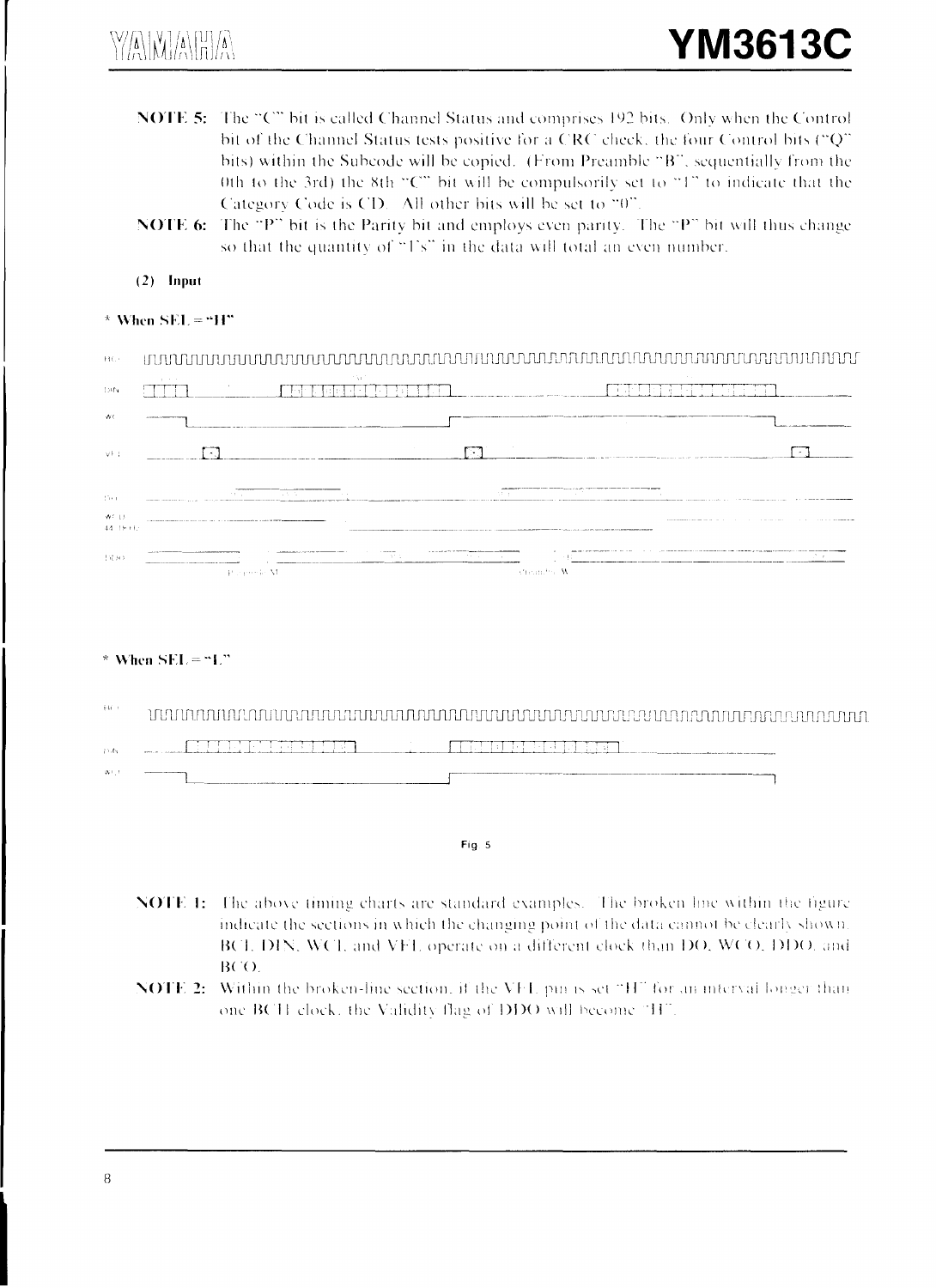## **YM3613C**

 $*$  When SEL = "H"



Fig. 6-1

\* When  $SEL = "L"$ 



#### THEFT

#### $\mathbb{H}^{\left( \right) }$ TITTITTI TITTITTI  $\overline{\mathbb{H}}\overline{\mathbb{H}}\overline{\mathbb{H}}$

Hiversion of polarity only

Fig. 6-2